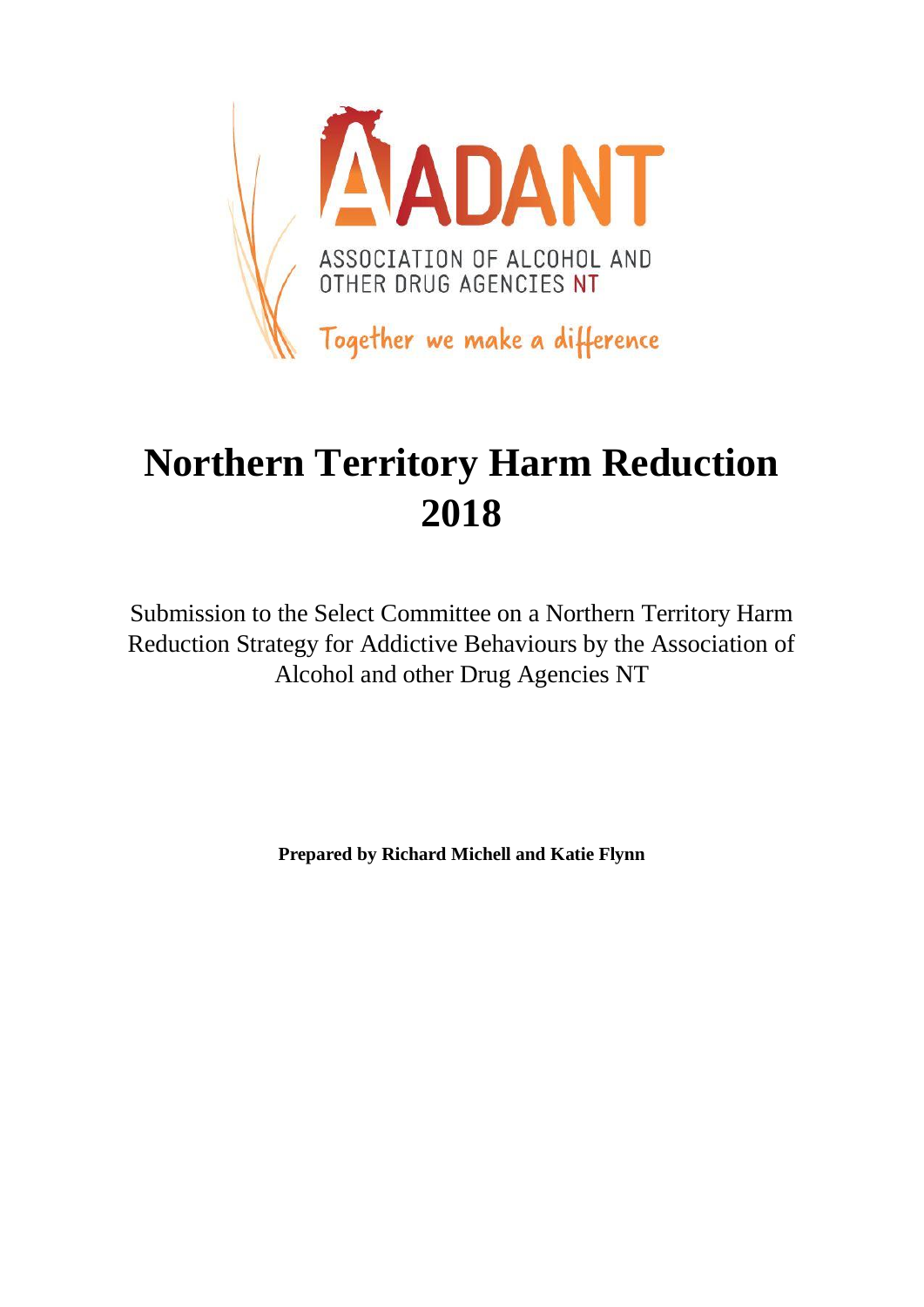# ASSOCIATION OF ALCOHOL AND OTHER DRUG AGENCIES NT

The Association of Alcohol and other Drug Agencies NT (AADANT) is the Peak Body for non-government organisation (NGO) Alcohol and Other Drug (AOD) treatment services. AADANT is part of the National Peaks Network, comprising of peak bodies for NGO AOD Treatment Services throughout Australia.

As an independent, membership-driven, not-for-profit association, we work with our members to support and strengthen AOD service delivery for people who experience harmful substance use in the NT.

Our mission is to build and maintain a strong, sustainable and culturally diverse Alcohol and Other Drugs (AOD) sector that works together to reduce alcohol and other drug related harm across the Northern Territory.

Representation and Advocacy. We understand the challenges of service delivery. We will represent the AOD sector to ensure the needs and interests are heard through a collective, unified voice. We'll work with our membership to ensure our advocacy is well-informed and reflective of current issues. We will seek your views and submissions in relation to issues impacting on AOD service delivery in the NT.

Capacity Building & Workforce Development. We deliver, facilitate or scope a range of activities to support our workforce's capacity to provide effective, meaningful and evidencedbased services to clients. We listen to our membership and work hard to ensure every opportunity is provided to strengthen AOD service delivery in the NT.

AADANT acknowledges the Traditional Owners of the Land on which we live, work and walk.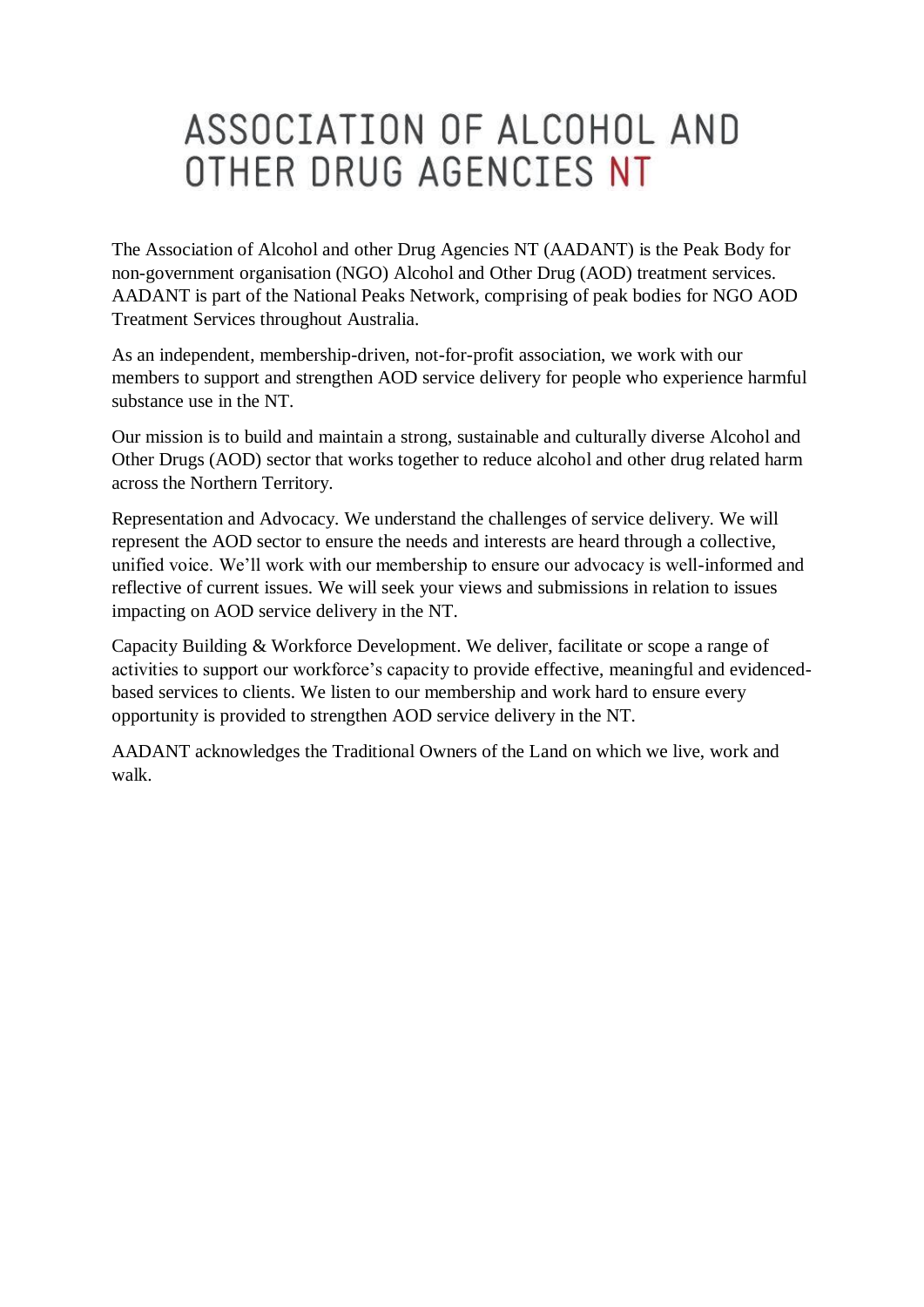## Table of Contents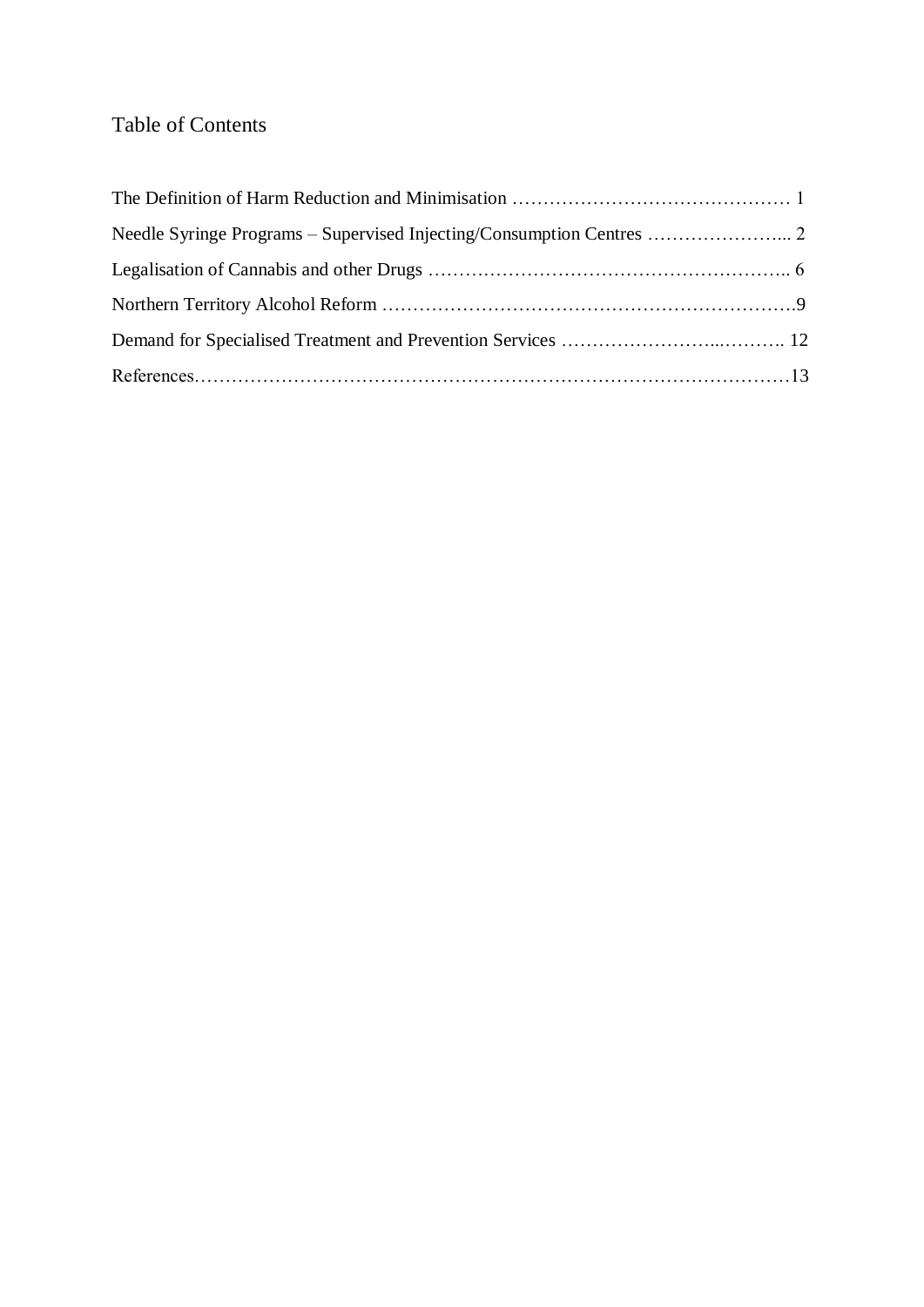# The Definition of Harm Reduction and Minimisation

The International Harm Reduction Association defines harm reduction as:

'policies, programmes and practices that aim to reduce the harms associated with the use of psychoactive drugs in people unable or unwilling to stop. The defining features are the focus on the prevention of harm, rather than on the prevention of drug use itself, and the focus on people who continue to use drugs.

The harm reduction approach to drugs is based on a strong commitment to public health and human rights (Harm Reduction International, 2018)

The National Drug Strategy outlines that the harm minimisation approach does not condone drug use. Harm minimisation acknowledges that some people in societies will use alcohol and other drugs and therefore incorporates policies which aim to prevent or reduce drug related harms. Harm reduction is a central pillar of the harm minimisation approach. As of March 2009 at least 84 countries worldwide supported or allowed a harm reduction approach to drug policy (International Harm Reduction Association, 2008). Harm reduction is also supported by the following key international organisations:

- United Nations General Assembly
- UNAIDS the joint United Nations Programme on HIV/AIDS
- United Nations Office on Drugs and Crime
- World Health Organization
- International Narcotics Control Board
- United Nations High Commissioner for Human Rights.

Harm Reduction Australia (HRA) has an extensive frequently asked questions section on their website which explains how harm reduction and harm minimisation strategies benefit the health and wellbeing of the public. Below are a few questions and answers which outline the need for harm minimisation strategies to be implemented:

## **What will be the impacts of harm reduction policies on our health care system?**

There are likely to be more people willing to seek help and treatment, but the costs of this increase would be offset by both reduced expenditure within the criminal justice system and longer-term health savings from earlier treatment. For instance, increasing access to pharmacotherapy programs, assisting peer-based user organisations and establishing needle and syringe programs all contributed to our low infection rates that have saved millions of dollars.

## **What harm reduction programs does Australia have in place now?**

Currently we have in place a network of community- and pharmacy-based needle and syringe programs, as well as methadone and buprenorphine programs for people using opioids. There is also a supervised injecting facility in Sydney and Melbourne. There are numerous treatment programs for people using methamphetamine, including innovative clinics that provide controlled management of problematic use. Importantly, we also have a number of national peer-based organisations that provide a vital communication link for drug users.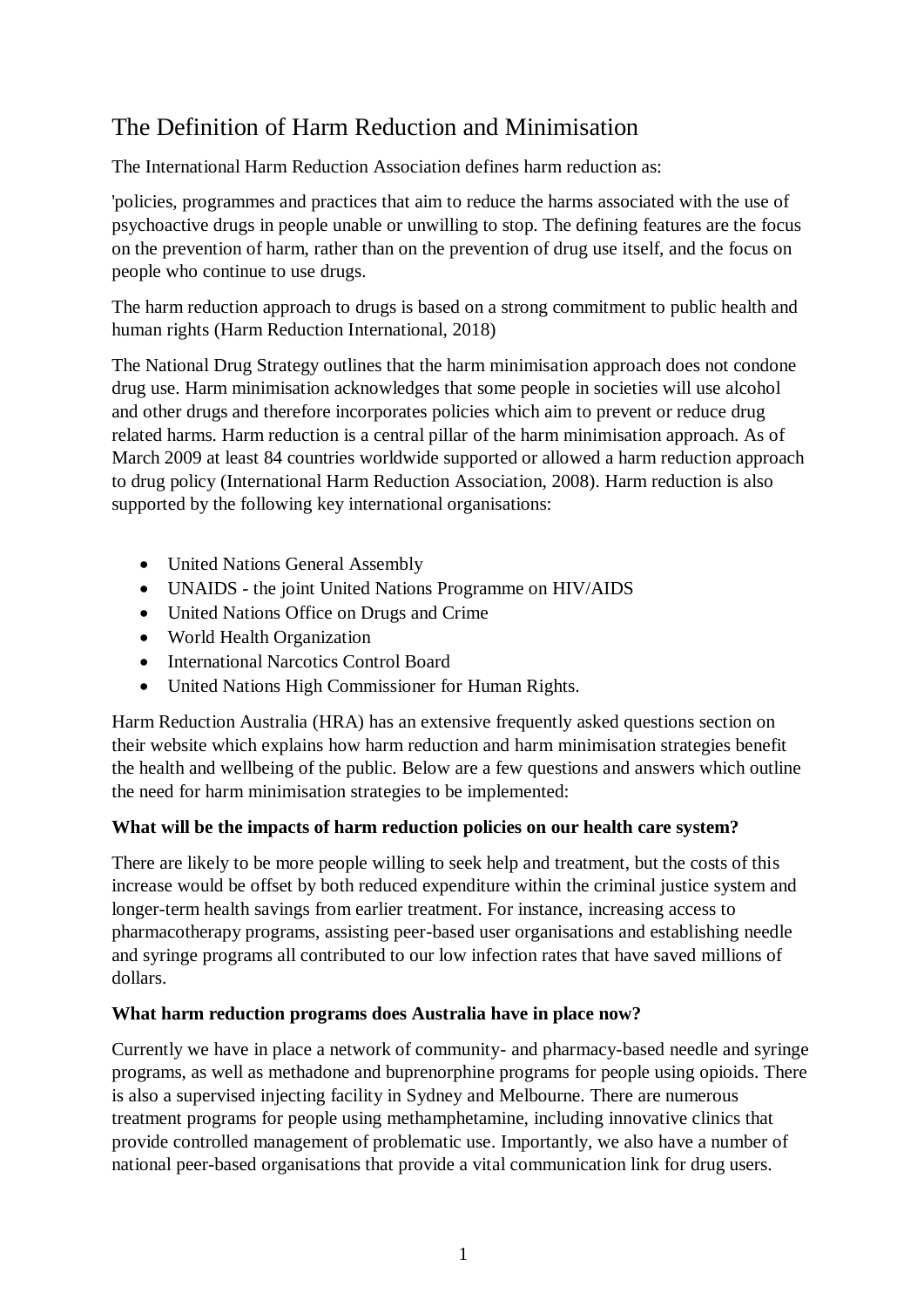#### **What harm reduction programs should Australia introduce?**

Some of the key evidence-based programs that need to be introduced include heroin prescription programs, decriminalisation of personal use of drugs and prison-based needle and syringe programs.

#### **Won't decriminalisation lead to higher levels of drug use?**

The research is quite clear that drug use has not increased in countries and jurisdictions where drug use has been decriminalised. What does increase is the number of people seeking assistance and treatment.

#### **How do you distinguish between drug use and abuse?**

We don't. Drugs are used with minimal or no problems by the vast majority of people. Think of how many people consume alcohol without incident. Some people do develop problematic use of drugs at times and they need to be the focus of our health-based efforts.

#### **Won't decriminalising drugs increase crime rates?**

Some studies have shown that crime is reduced by the introduction of harm reduction policies and decriminalisation of drug use.

(Harm Reduction Australia, 2018)

# Needle Syringe Programs – Supervised Injecting/Consumption **Centres**

Programs such as needle syringe programs delivered through the Northern Territory Aids and Hepatitis Council (NTAHC) have dramatically reduced the spread of blood borne viruses and hepatitis C among injecting drug users. This program has been available in Australia since 1986 as part of the National Drug Strategy, considered a world-leader in education and prevention of hepatitis C. The Needle Syringe Program (NSP) offers 24-hour dispensing units, a naloxone access program, and education and health promotion. All employees of the NSP are current or former users and share their advice and experience with those participating in the NSP.

This harm minimisation approach gives injecting users safe equipment and safe disposal, education on the effects of injection drugs and the safe use of drugs and offers peer support to those who may need it. This program also offers a point of contact to for those in precontemplation or contemplation stages of change. This is an important element to the outreach of potential clients who may want a referral, or for employees to provide brief intervention.

As the needle and syringe program provides all of these benefits to participants and the general public, supervised injecting centres do the same type of work to ensure the safest use for the participant and an opportunity to engage. Supervised injecting centres are an important harm minimisation strategy to combat blood borne virus and disease and mitigate the potential for overdose with medical help onsite.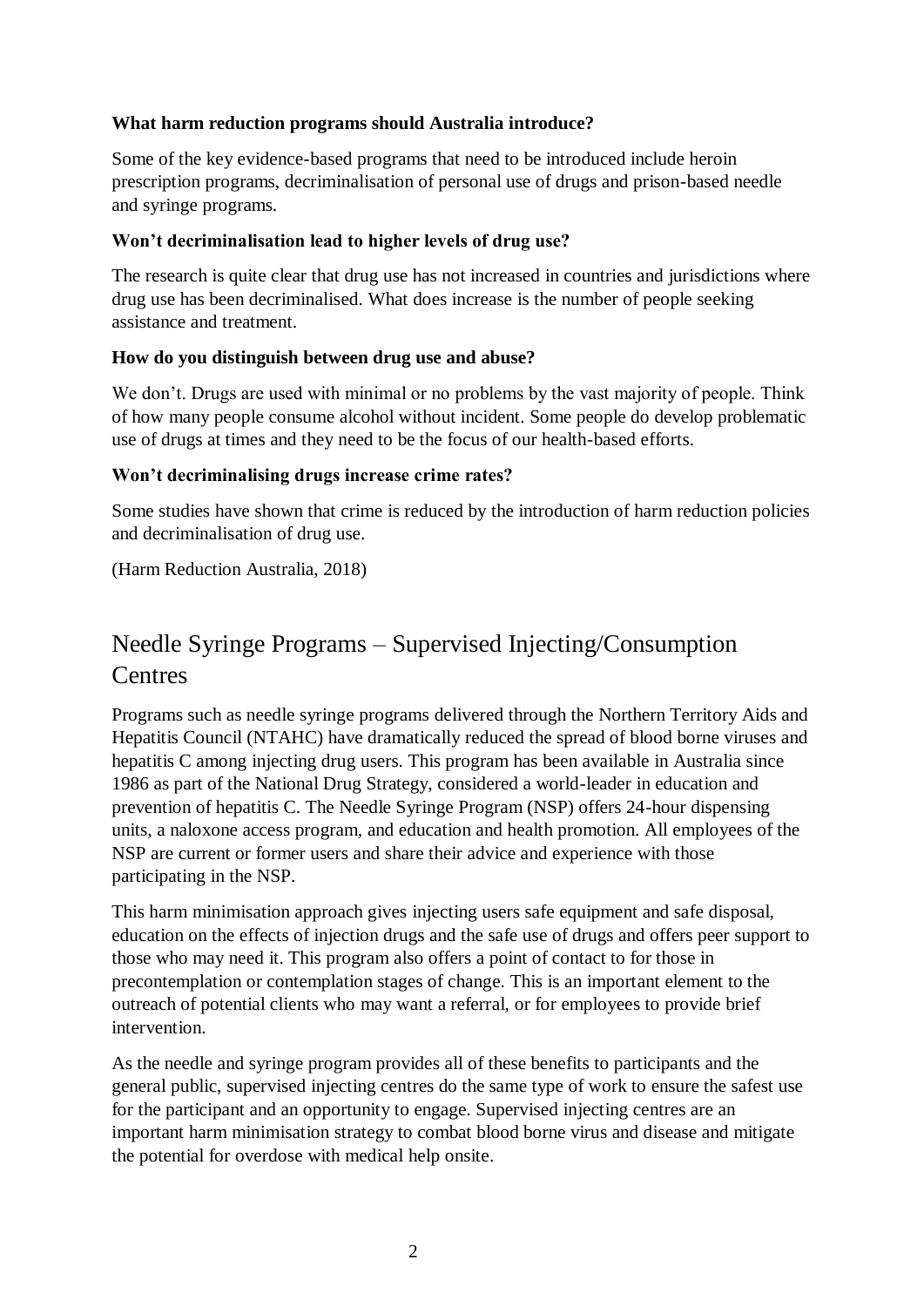In Australia, the first supervised injecting centre opened in 2001 in Kings Cross, Sydney. The second supervised injecting centre in Australia opened as a pilot project in Richmond, Melbourne in 2018. While these centres will reduce the harms and health risks associated with injecting drugs, there is a demand for a broad range of services to be delivered at these sites.

The populations of Australia (25 million) and Canada (36.29 million) are similar including the number of people living in remote communities which may be inaccessible during certain times of the year. The Canadian Government have developed Supervised Consumption Sites (SCS). These centres offer various services for those who wish to use them including injection, intranasal, oral, drug checking, peer assistance and inhalation. There are 30 operational sites offering all or some of the services listed above, and another 12 with applications pending or in review. Below is information on the SCS by Health Canada.

## **Reasons for supervised consumption sites**

Problematic substance use has devastating impacts across Canada, on individuals, families and communities.

It is a complex issue. There is no simple solution.

SCS are part of our harm reduction approach to the Canadian drugs and substances strategy. This is because Canadian and international evidence shows clearly that they help to save lives and improve health. Research also shows that SCS are cost effective and do not increase drug use and crime in the surrounding area.

SCS are an entry point to treatment and social services for people who are ready to stop or reduce their use of substances. They do not provide their own drugs or substances.

People will use SCS for a number of reasons. They provide:

- a safe, clean place to consume illegal substances
- less risk of violence or confrontation with police
- drug checking to detect adulterants using methods such as fentanyl test strips
- emergency medical care in case of overdose, cardiac arrest or allergic reaction (anaphylaxis)
- basic health services, such as wound care
- testing for infectious diseases like HIV, Hepatitis C and Sexually Transmitted Infections (STIs)
- access to sterile drug use equipment and a place to safely dispose of it after use
- health professionals and support staff, including for overdose intervention

They also offer:

- education on harms of drug use
- safer consumption practices
- safer sex
- referrals or information on health and social services including drug treatment and rehabilitation (detoxification or drug substitution therapy)
- housing services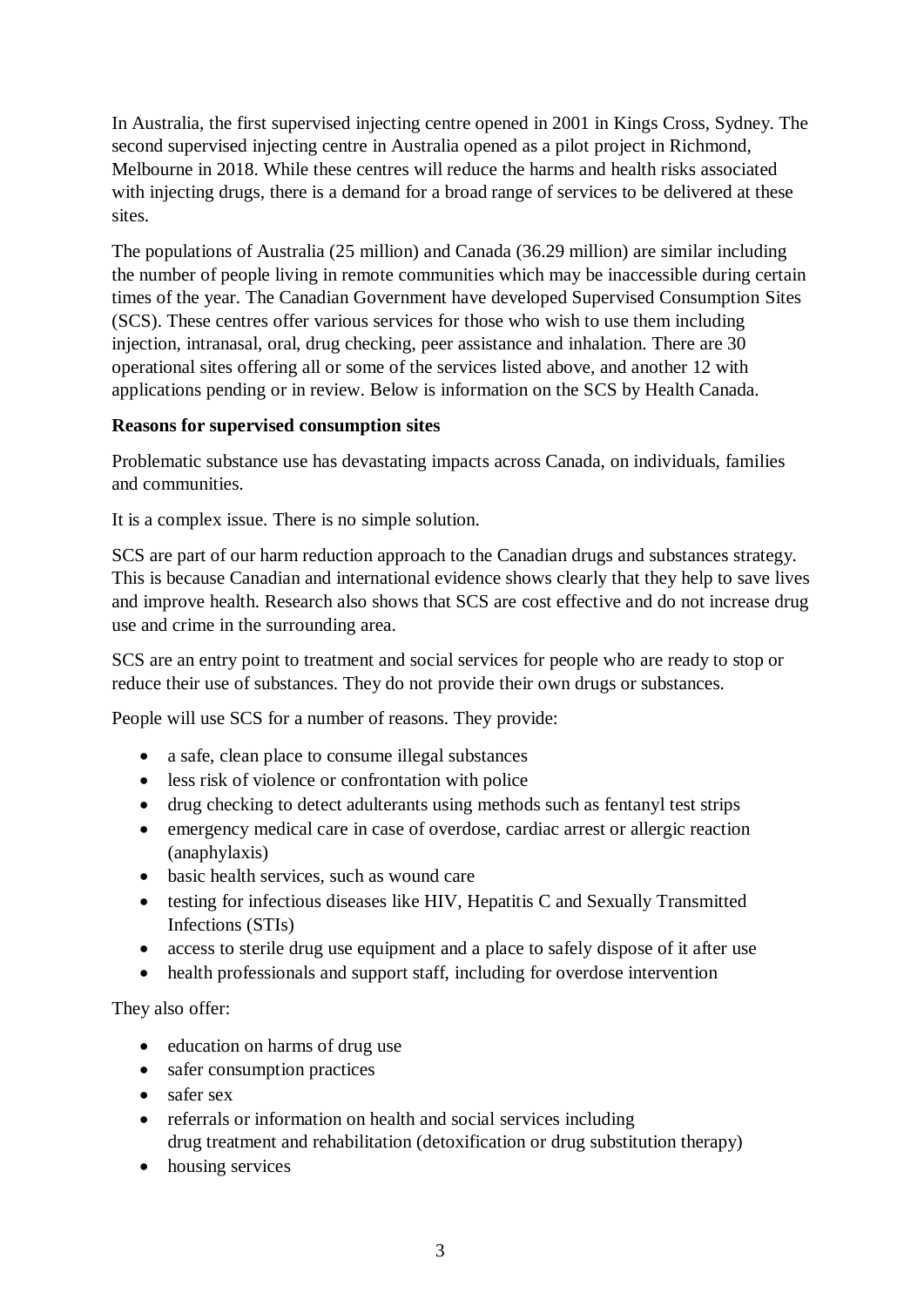- primary health care
- mental health treatment
- community services
- social welfare programs
- needle exchange programs

### **Goals of supervised consumption sites**

The key aims of SCS are to:

- prevent overdose deaths
- facilitate entry into drug treatment services
- reduce the risk of disease transmission (such as Hepatitis C and HIV) caused by unhygienic practices, such as needle sharing
- reduce public disorder from public consumption of illegal substances
- publicly discarded consumption equipment
- connect people who use drugs with basic health and social services
- reduce impact on Emergency Medical Services attending to drug overdoses

Health and social services include:

- drug treatment
- counselling
- withdrawal management
- access to detoxification for people that are ready and willing to seek treatment
- housing services

#### **How sites work**

To be effective, SCS are set up in areas where there is public drug use. They are aimed at sub-populations of people who:

- use illegal drugs
- have limited contact with the health care system

These may include those who are homeless or living in insecure accommodation or shelters.

A SCS in an area with high rates of public consumption helps reduce public injecting and publicly discarded needles in the vicinity of the site.

They are often located near established illegal drug markets. This is how they can reach their target population.

However, there are different types. A SCS can be:

- integrated with existing health and social services, including other harm reduction interventions
- a specialized standalone service that focuses on supervised consumption
- a mobile service that caters to a smaller number of people who use drugs and who are spread across a wider distance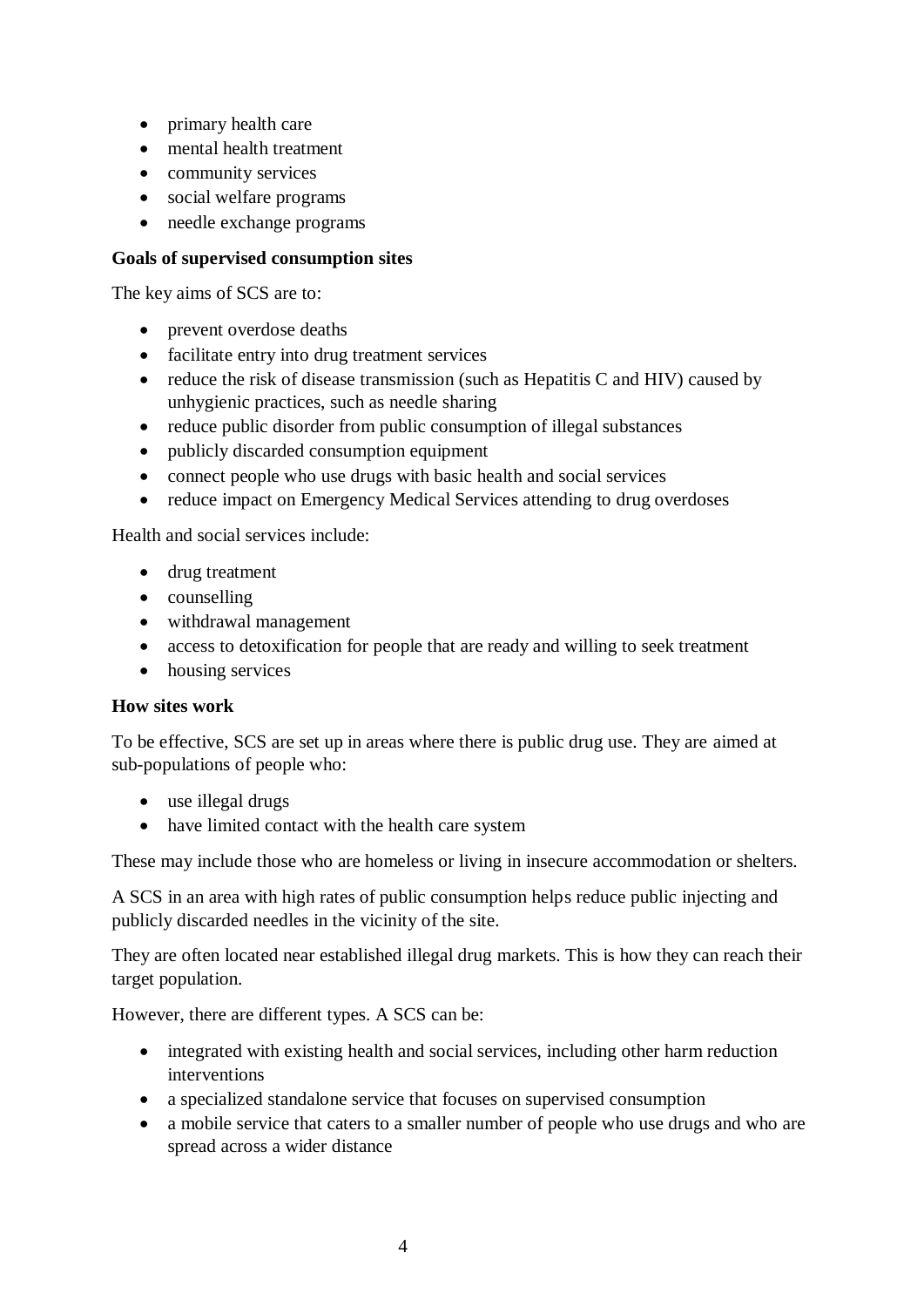Often, SCS are set in areas where demand is greatest. However, they may be within an integrated site with other health, social and/or harm reduction services. In this case, the location may have been chosen based on availability of space or existing clinical or treatment services.

The hours of operation for SCS vary by:

- type of site
- site location
- capacity/resources

For example, a mobile site may operate at times when fixed sites are closed. This can fill any service gaps. Sites that serve a smaller number of clients may operate on a reduced schedule.

SCS staff varies by site, but generally include:

- nursing staff
- social workers
- peer and community workers

Depending on the site, SCS may permit use of substances by:

- injection
- inhalation (smoking)
- oral and intranasal (consuming pills and snorting)

The types of services provided are based on the needs of the population being served.

By introducing supervised consumption sites to Australia - the Northern Territory specifically - these health centres can take the burden off emergency services and provide life-saving prevention and treatment to those who consume drugs. As specified by the Canadian Government, crime rates dropped significantly in areas which a SCS and created a relationship with those using the service to have conversations about their drug use.

The main principle of harm reduction is recognising and acknowledging that people will use substances and that will never change whether it is alcohol, drugs, tobacco, or caffeine. What can change is the ability to treat those who experience harmful use through a health-based model ensuring safe use and an opportunity to engage and educate.

A national survey of more than 11,000 young people aged 18-29 by triple J found 55% of young people surveyed said they have taken illicit drugs into a music festival, and 83% said they would use pill testing if it was available. Another important part to drug education is allowing people who want to take pills the ability to do so safely. Pill testing does not condone the consumption of pills, it provides a safe space for conversations and a first point of contact for those who want to safely use.

The survey found over 50 per cent of young people who responded had used marijuana in the last 12 months, while ecstasy/MDMA was the second most popular substance used at 38% (What's Up In Your World Survey, Triple J 2018)

During the Australian-first pill testing trial at Canberra's Groovin' in the Moo music festival, Tedd Noffs Foundation CEO Matt Noffs admitted the best part was speaking to people about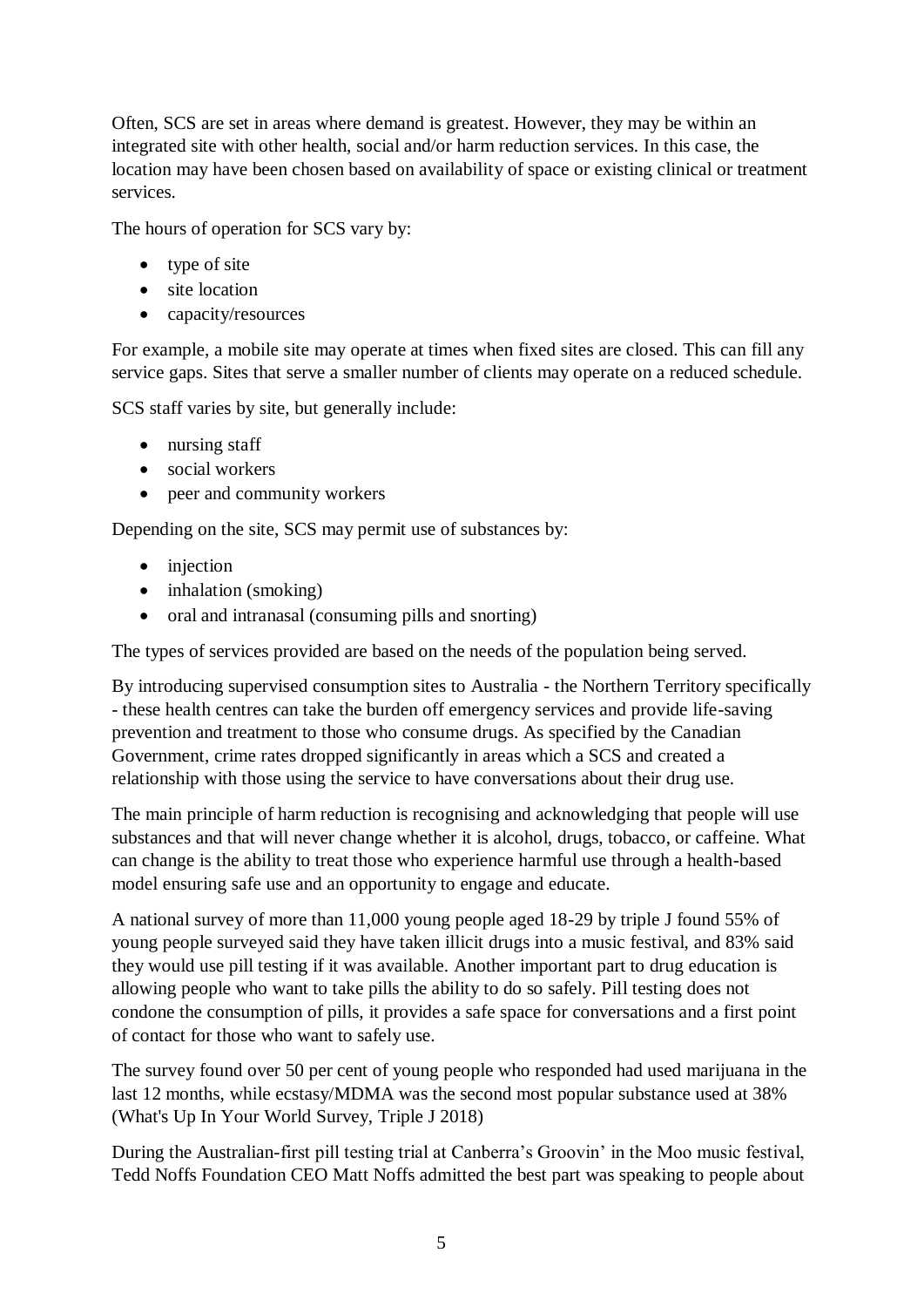their use and giving them more information. The results of the trial were released on twitter by Matt Noffs the following day.

- 128 participants
- 85 samples tested
- 50% was 'other' (lactose, sweetener, paint)
- 50% was pure MDMA
- 2 samples were deadly

As cannabis and ecstasy/MDMA are the most popular drugs within this population, the Northern Territory Government has the opportunity to acknowledge and offer harm minimisation strategies to young people. Pill testing should be widely available, not just at events but on evenings and weekends, and must be offered for free to anyone who needs to use the service. This could be part of a range of SCS in Australia used anonymously by young and older people who can receive results, information, and education on the substances they plan to use.

# Legalisation of Cannabis and other Drugs

Northern Territory Chief Minister Michael Gunner recently expressed his interest in solutions to antisocial behaviour and the benefits of harm minimisation approaches to addictive behaviours. While alcohol remains a principal concern, the legalisation of cannabis would not only stimulate the economy but can be regulated in the same way alcohol is regulated currently.

Chief Minister Gunner spoke to media in May 2018 about the legalisation of Cannabis explaining, "No one in Australia has done it yet... I do think it's going to become a more common topic in Australia. I recognise we're probably behind in the conversation in some respects around how you handle drugs in this country. We're going through a parliamentary committee process first. I don't think it's beyond the realms of discussion anymore about how you can do it and how you can manage it."

In June 2018, the Canadian Government legalised the recreational use of marijuana nationwide. A report from Deloitte states, "Legal marijuana is expected to be a more than \$6bn business with \$4.3bn coming from recreational sales and \$1.7bn from medical."

Canadian Prime Minister Justin Trudeau explained the recreational and medicinal use of marijuana is popular throughout Canada, and the regulation of the drug means only certified growers will be able to sell legally. Trudeau recognises the benefits of regulating the marijuana industry as a harm minimisation strategy.

The NT has already proved the cultivation of hemp is possible in Katherine. "Following a successful department trial, the Territory Labor Government believes there is serious potential to grow industrial hemp as a new job-creating industry," a spokesperson told media. "Hemp can be used in many daily products ... and we believe it will create long-term local jobs and business opportunities."

Countries such as The Netherlands legalised narcotics under The Dutch Opium Act in 1928. Their tolerance of 'soft drugs' such as cannabis products, sleeping pills and sedatives are associated with low risk use and are available for purchase in coffee shops. The Netherlands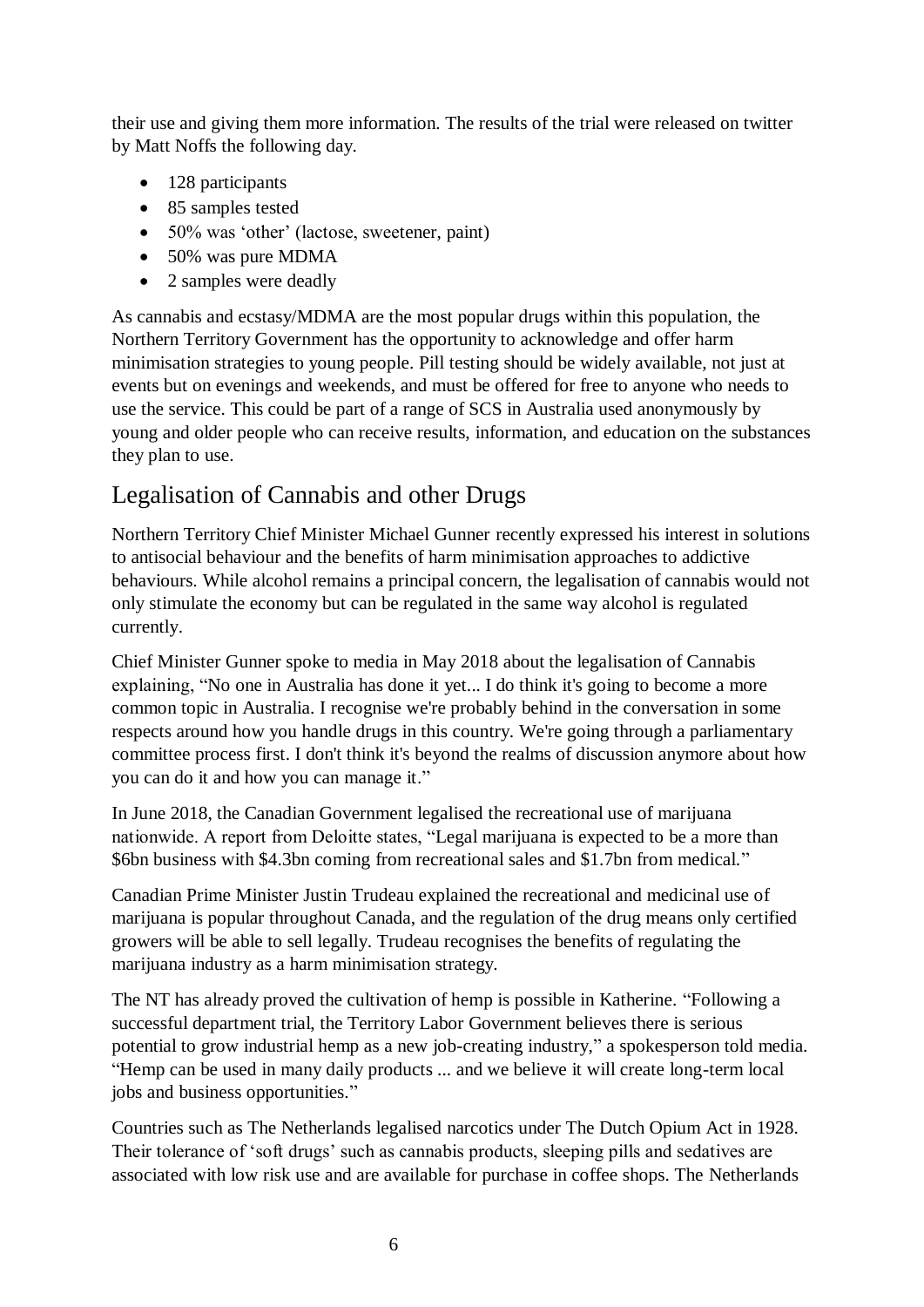"applies a policy of toleration in relation to the sale of soft drugs in coffee shops. This means that the sale of soft drugs in coffee shops is a criminal offence, but the Public Prosecution Service does not prosecute coffee shops for this offence. Neither does the Public Prosecution Service prosecute members of the public for possession of small quantities of soft drugs." (Government of the Netherlands)

These quantities are defined as follows:

- no more than 5 grams of cannabis (marijuana or hash);
- no more than 5 cannabis plants.

The Netherlands tolerates the sale of soft drugs in coffee shops and takes rigorous action to suppress the sale of hard drugs. By adopting this strategy, the government separates these two markets. Cannabis users are not obliged to buy their soft drugs from unauthorised dealers who may bring them into contact with hard drugs.

This harm reduction approach to the consumption of soft drugs recognises those who use may do so in the company of others at the coffee shop where the sale of alcohol is not permitted. They may also take personal amounts home with them in an effort to prevent harmful use.

Portugal decriminalised possession of all drugs in 2001 for personal use. The country looked at substance use as a health issue and treated it as such. The possession of drugs is no longer a criminal offence, but an administrative violation. Those who are substance dependent are encouraged to seek treatment but are not mandated to do so. Law enforcement and health officials recognised criminalisation and marginalisation of people who use drugs contributed to their drug use.

To manage the use of drugs in Portugal, a "more humane, legal framework" (*Transform,*  2014) was developed. Greater resources were allocated to expanding and improving prevention, treatment, harm reduction, and social reintegration programs. The Portuguese welfare state expanded to include a guaranteed minimum income. In 2014, *Transform* curated a report on the statistics relating to drug decriminalisation in Portugal. The report alludes to the health and social reforms underpinning the success of decriminalisation in Portugal. The data shows three of many positive outcomes from decriminalisation:

- Drug use has declined among those aged 15-24, the population most at risk of initiating drug use
- Rates of past-year and past-month drug use among the general population which are seen as the best indicators of evolving drug use trends – have decreased
- Rates of continuation of drug use (i.e. the proportion of the population that have ever used an illicit drug and continue to do so) have decreased

While the results have been overwhelmingly positive for the health of Portugal, reductions in the health and welfare budget "have led to fears that the country may experience a dramatic increase in HIV infections as Greece did when it closed drug treatment and harm reductions programs as part of its attempts to reduce public spending." (*Transform,* 2014) The report also disclosed harm reduction services are facing partial closure or delays in public funding impacting the quality of service offered.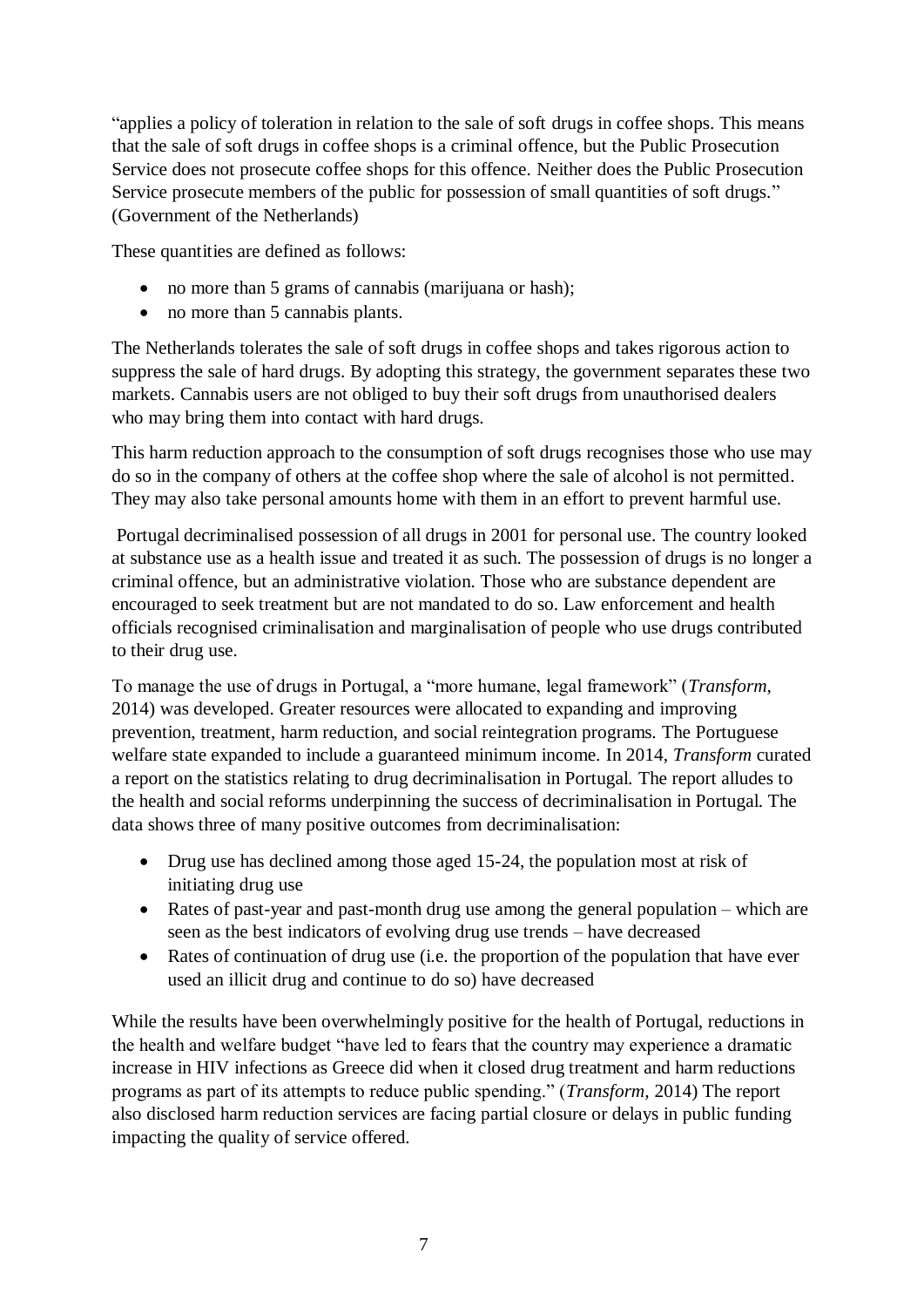While in an economic recession, it is important to offer the same services depended on by people who regularly use them. Adequate health and social investment has shown through the decriminalisation of drugs for personal use, health outcomes are better and crime rates drop. The investment needs to be stable and continued for sustainable change to those who experience harmful substance use, or to those who use recreationally.

What is clear in the Australian context is with increased arrests and detection of the supply of drugs has not ceased and has resulted in increasing number of arrests of those who use drugs. This does not acknowledge the statistics which indicate those with problematic drug use are a small part of the drug using community. Criminalising drugs use effects the most vulnerable such as youth and indigenous populations leading to further social disadvantage in the short and long term.

Schaeffer's model demonstrates the larger Experimental pattern through to the Compulsive (Figure 1), and the reduction of population. Corresponding explanation of the model from the Australian Government Department of Health:

In the context of identifying a young person's needs it may be useful to reflect on Schaeffer's model which reminds us that not all young people's AOD use is inherently problematic. In our assessments with young people we need to be able to distinguish between different patterns of AOD use and intervene appropriately depending on the type of use identified.

Experimental use – Drug use is motivated by curiosity or desire to experience new feelings or moods. This may occur alone or in the company of one or more friends who are also experimenting. It normally involves single or short-term use.

Social/recreational use – Drugs are used on specific social occasions by experienced users who know what drug suits them and in what circumstances (e.g. ecstasy use by experienced users at dance parties, or alcohol with a meal).

Circumstantial/situational use – Drugs are used when specific tasks have to be performed and special degrees of alertness, calm, endurance or freedom from pain are sought. (e.g. truck driving shift work or studying for exams).

Intensive use – This drug use is similar to the previous category, but more intensive. It is often related to an individual's need to achieve relief or to achieve a high level of performance. It can also involve binge AOD use, where there is excessive use of a substance at one time. The pattern of binge use may be occasional or may relate to specific situations.

Compulsive/dependent use – Drug use leads to psychological and physiological dependence where the user cannot at will discontinue use without experiencing significant mental or physical distress. Drug use is central to the user's day-to-day life.

When a person is physically dependent they develop withdrawal symptoms when the drug is not taken. Psychological dependence occurs when the drug is central to a person's thoughts, emotions and activities. Drug users in this category have a strong urge to use despite being aware of the harmful effects (see Diagram).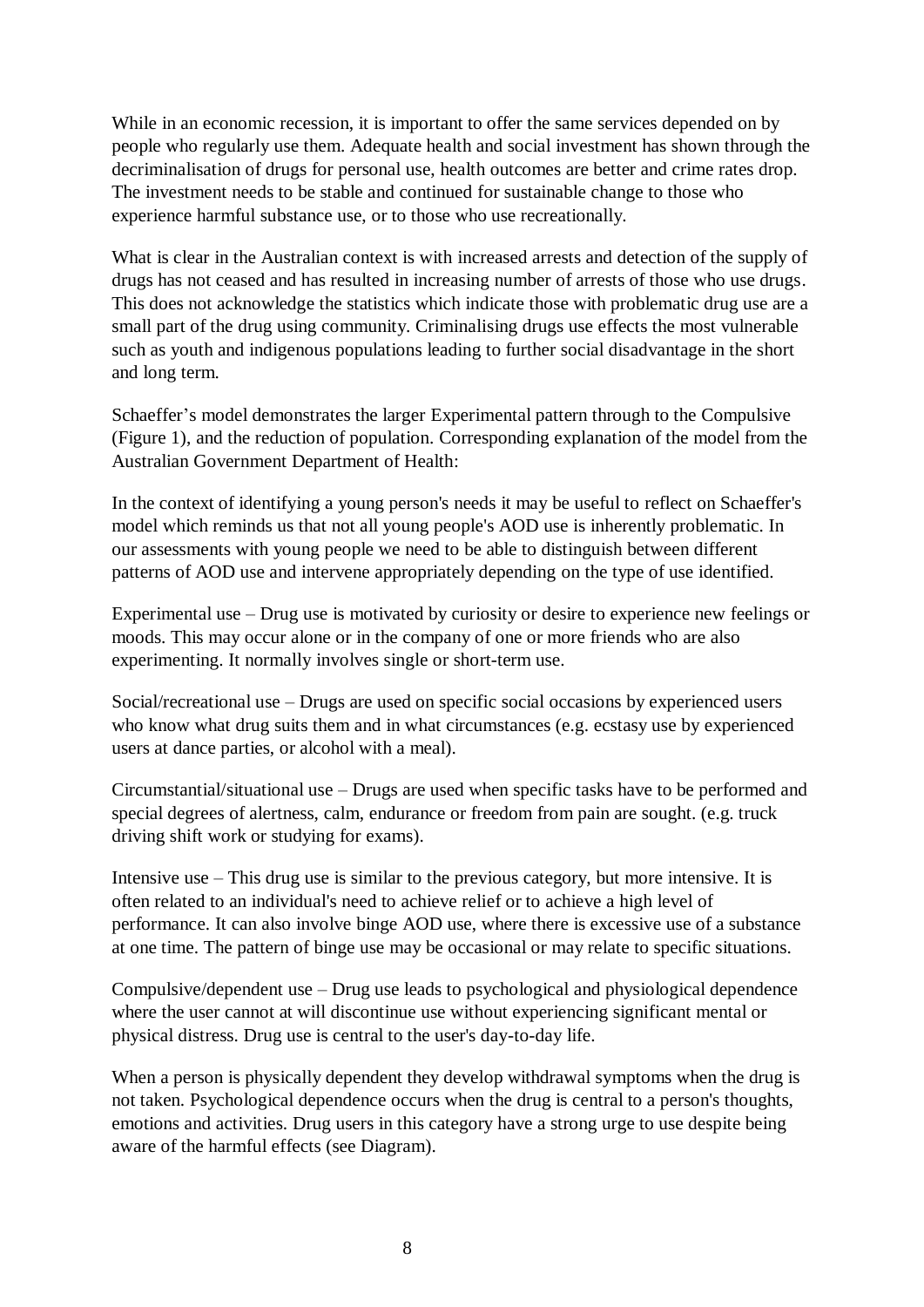Even though not all use is problematic, there may still be harms and consequences associated with any pattern of AOD use.



(Figure 1: Schaeffer's Model, Australian Government Department of Health 2.2 Schaeffer's Model, 2004)

# Northern Territory Alcohol Reform

The Northern Territory (NT) expressed its commitment to alcohol reform through the Alcohol Policies and Legislation Review also known as the Riley Review. This final report includes 220 recommendations for the safer consumption of alcohol and regulations concerning the sale of alcohol in the NT.

The Banned Drinker Register (BDR) marks the return of a tool to minimise harm and restrict the sale of takeaway alcohol to those listed. Alcohol served on licenced premises can still be purchased by those listed on the BDR. This tool helps to minimise the harm associated with harmful drinking including domestic and family violence, drink driving, etc. The BDR is one of many pieces to reduce the harms of alcohol in the NT and needs to work in conjunction with many other services and policies to maximise its positive effect.

Another recommendation was floor price per standard drink at \$1.50. This price eliminates the sale of wines under \$9 and makes binge drinking on cheap products with high alcohol levels increasingly harder. This targets a group of people who use alcohol in a harmful way and limits what they can purchase by increasing the price of standard drinks in cheap wines.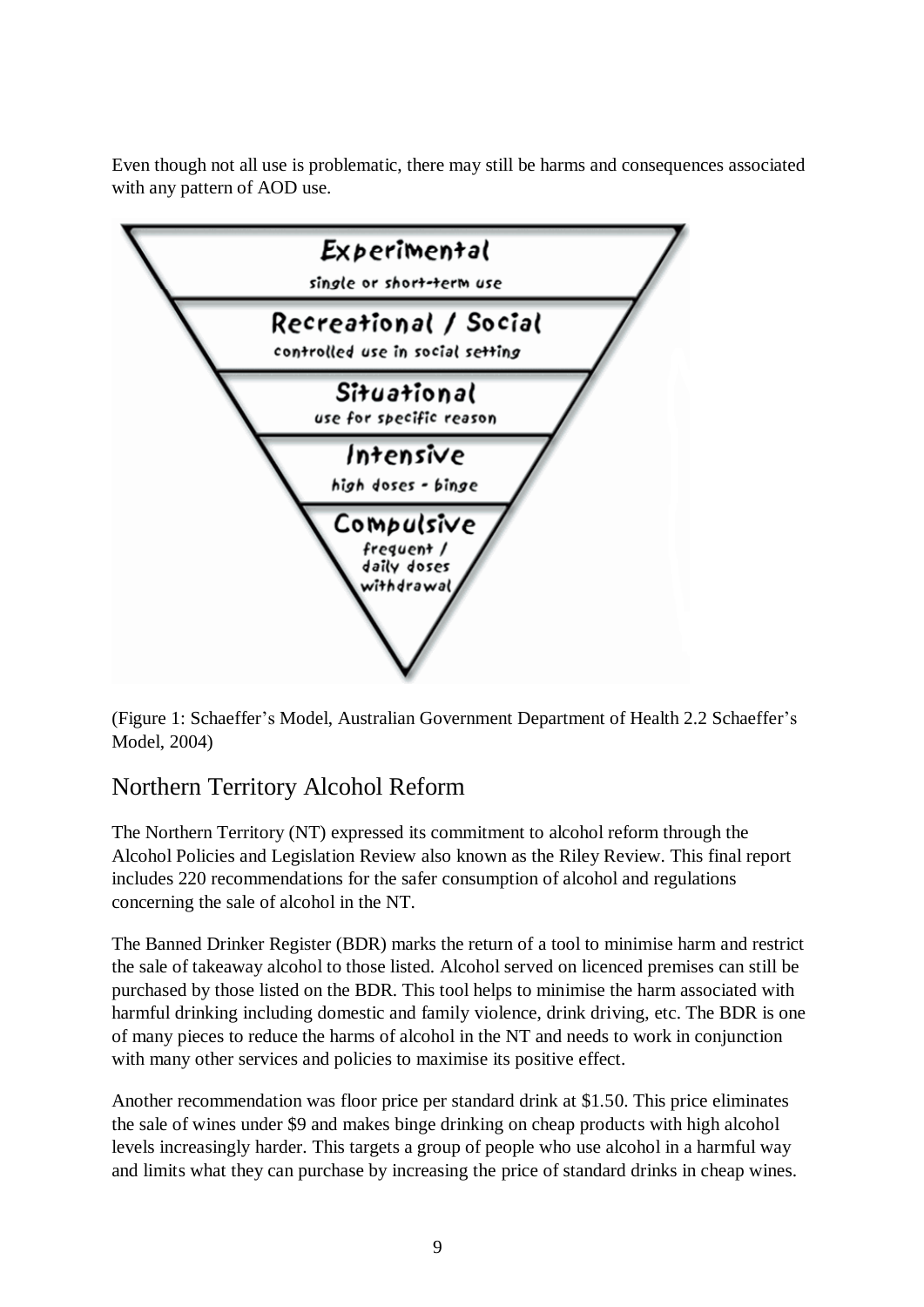The Northern Territory Government (NTG) has set the floor price for the NT at \$1.30 which passed parliament and will be effective from October 1. Floor price limits excessive amounts of cheap alcohol on the market and in turn keeps alcohol away from those who cannot afford to binge.

With the BDR in place and a floor price on cheap alcohol, another component to reducing the harm of alcohol considering the recreational activities of the NT is regulating the blood alcohol level of boaties. Minister for Primary Industry and Resources Ken Vowles said, "…in 2010 the recreational fishing sector was valued at \$80 million." The NTG released a report on the importance of fishing tourism in the Top End, noting:

Fishing is synonymous with the Northern Territory and has come to be regarded as a signature experience, with some 6,200 kilometres of largely undeveloped coastline riddled with estuaries, wetlands, mud flats and inland islands. The fishing tourism industry's total economic contribution is estimated at \$26 million per year, with \$22 million of this generated by interstate or international visitors to the Territory. (Fishing Tourism, Tourism NT)

With an emphasis on how important the recreational and tourism fishing industry is to the NT, it is important to note there are currently no restrictions on boats to be registered or for owners to have licenses. The recommendation for a 0.05 BAC applies only to the driver of the boat. This would improve the safety of adults and children travelling on the water ensuring a safe environment. This would also enforce the drink driving rules already in place for vehicles to ensure a day out on the water does not include driving under the influence at its conclusion.

Northern Territory Chief Minister Michael Gunner said the 0.05 BAC reform was about trying to create a safer Territory. "Royal Life Saving have actually shown that we have got the worst water safety rates in the country around this and obviously there's plenty of research and evidence that shows if you have a 0.05 [blood alcohol reading] you aren't safe behind the wheel or behind the tiller."

Royal Life Saving Northern Territory executive director Floss Roberts confirmed the NT consistently had the highest drowning rate per capita in the country. There are currently no plans to enforce this recommendation with many Territorians opposing alcohol regulations on the water.

Research on wet houses or managed alcohol programs (MAPs) has progressed and shown these programs can cut down harmful drinking as well as provide health and homelessness services. While many different programs internationally provide varied services to their clients, the aim of wet houses is to engage those who cannot receive homelessness or rehabilitation services due to their alcohol use.

By banning drinking in shelters, those who experience homelessness and harmful consumption of alcohol are unable to access homelessness services. This cohort would not otherwise be able to access shelter.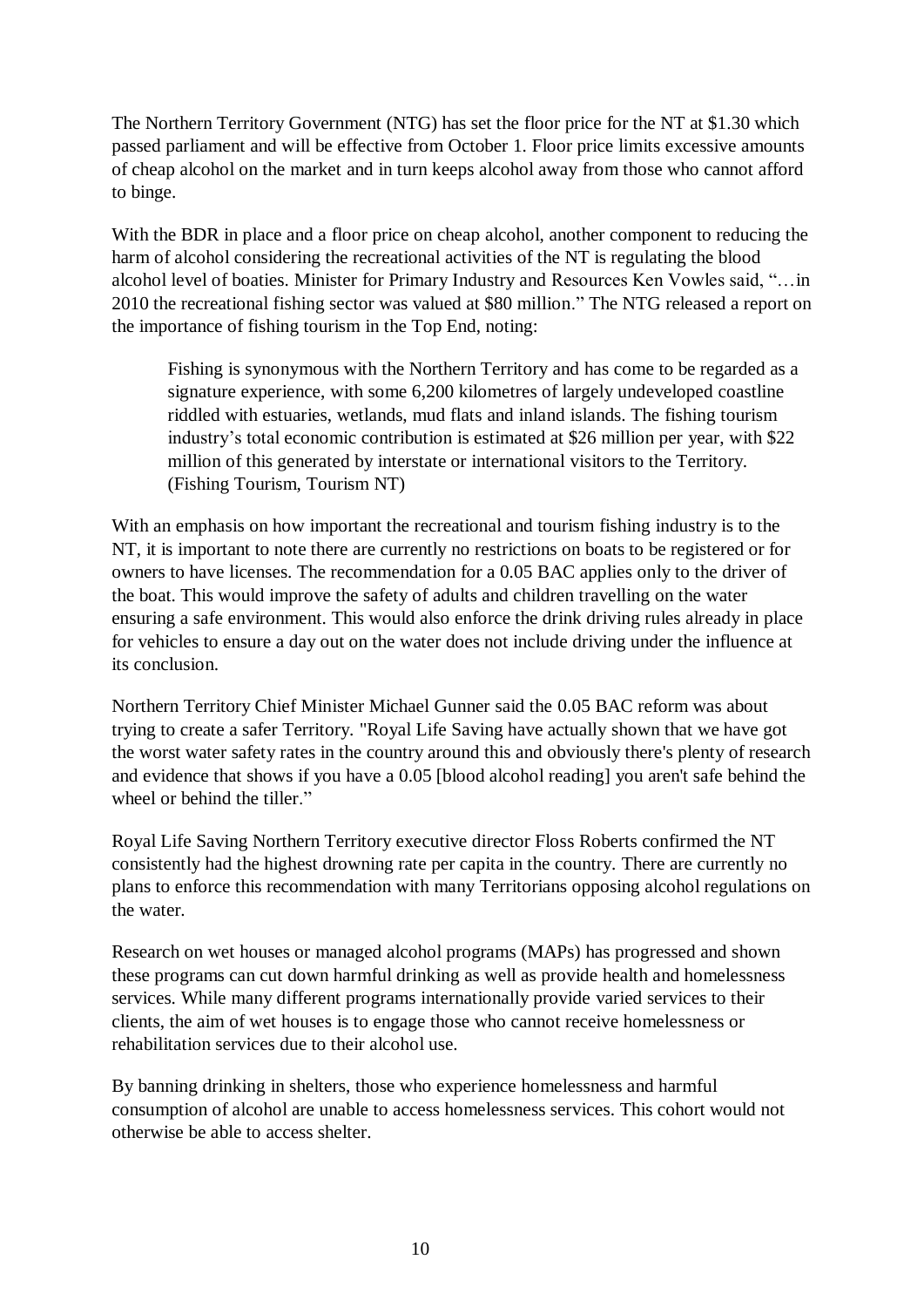The director of New Zealand's National Addiction Centre, Professor Doug Sellman, was struck by the comments of the people in the study *Where Harm Reduction Meets Housing First: Exploring Alcohol's Role in a Project-based Housing First Setting* from the US National Library of Medicine National Institutes of Health. "The people said they no longer have to drink as heavy to keep warm, to put themselves to sleep or to forget about the fact that they were homeless. This self-medication with very heavy drinking didn't occur when you gave people some semblance of normality in terms of a place to live."

Findings from this study showed, "Housing first (HF) programmes provide low-barrier, nonabstinence-based, immediate, supportive and permanent housing to chronically homeless people who often have co-occurring substance-use and/or psychiatric disorders. Project-based HF programmes offer housing in the form of individual units within a larger housing project. Recent studies conducted at a specific project-based HF programme that serves chronically homeless individuals with alcohol problems found housing provision was associated with reduced publicly funded service utilisation, decreased alcohol use, and sizable cost offsets." (Collins, Susan E., et al 2013)

## Another study *Health Care and Public Service Use and Costs Before and After Provision of Housing for Chronically Homeless Persons With Severe Alcohol Problems* from 2009 found:

"Homeless people have high barriers to health care access generally but use acute care services at high rates. Mortality rates among homeless adults are 3 or more times that of the general population. Chronically homeless people with severe alcohol problems, sometimes referred to as chronic public inebriates, are highly visible on the streets and are costly to the public through high use of publicly funded health and criminal justice systems resources. Typical interventions such as shelters, abstinence-based housing, and treatment programs fail to reverse these patterns for this population. Health conditions and mortality rates within this population are similar to those found in developing countries. Average age at death is estimated to be 42 to 52 years, with 30% to 70% of deaths related to alcohol." (Larimer, Mary E et al. 2009)

An interview with Dr. Jeff Turnbull who helped launch the Managed Alcohol Program in Canadian capital city Ottawa said, "To get into the program you have to be an inveterate ... long-term alcoholic who's failed at traditional treatment programs… By far the majority of all of the people who have come through these doors have stabilized, gotten better, got control of their life and are still drinking… by far the majority are substantially better than they were when they came in." (Virginia Smart, CBC News 2017)

The MAPs in Ottawa allows a maximum of 15 drinks (wine) per day, with the option to drink less and have watered down drinks. Participants pay for their alcohol and tobacco as well as their room and board through their social assistance or Canada Pension Plan cheques – similar to Centrelink.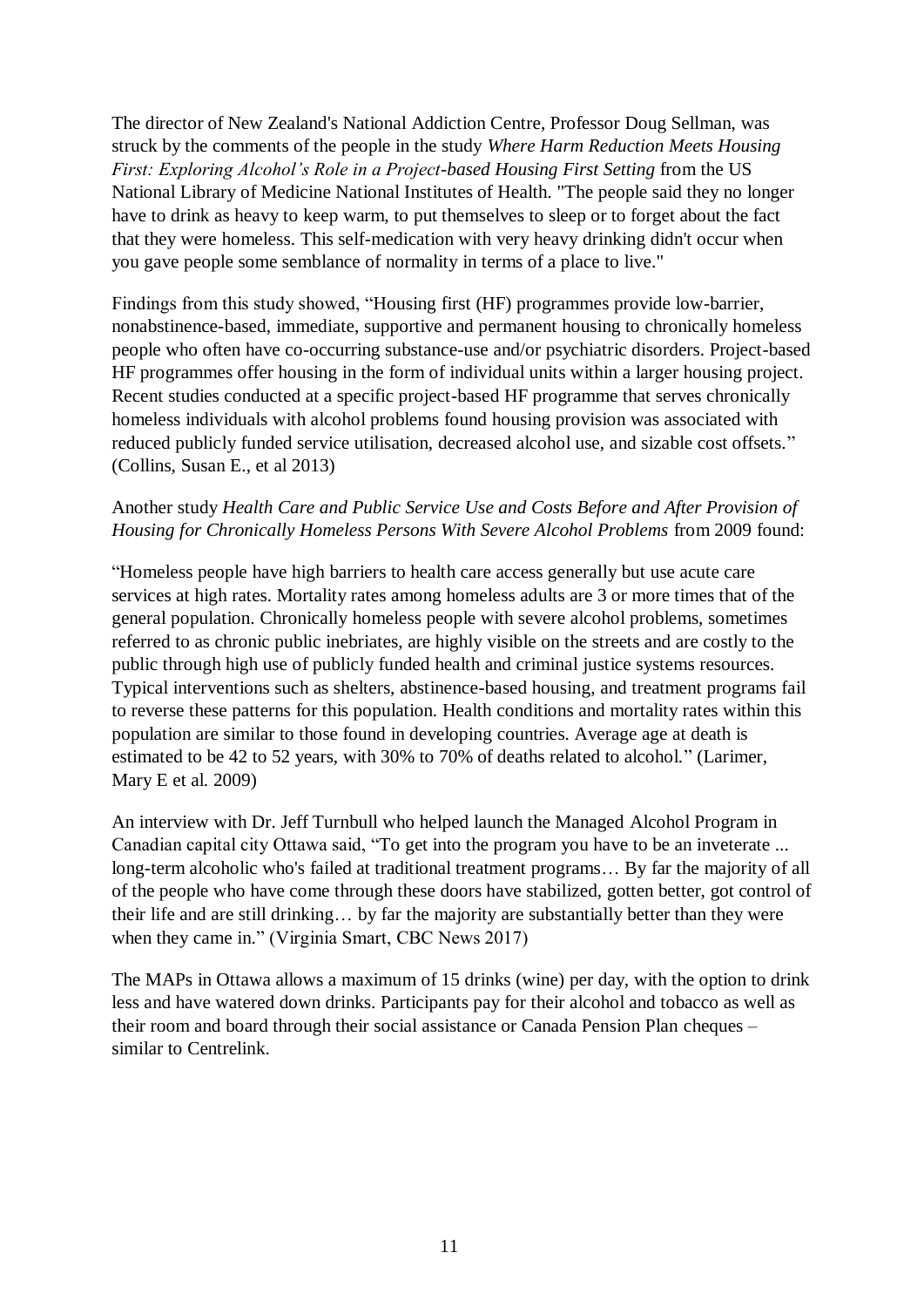# Demand for Specialised Treatment and Prevention Services

The Northern Territory Government (NTG) Department of Health (DoH) has embarked on a demand study for AOD treatment services in the NT as outlined in the Northern Territory Harm Minimisation Action Plan 2018-2019.

This study endeavours to map gaps in service for the AOD sector, and understand the capabilities of the workforce and their ability to deliver the services needed in the NT.

AADANT undertook a project similar to the NTG DoH study published July 2017. This project titled *Consult, Develop, Collaborate: Alcohol and other Drugs Services Review* explored gaps in service for the NGO AOD sector and expressed:

- a lack of understanding about the referral processes,
- lack of appropriate information sharing (e.g., numerous assessments),
- lack of exit planning and aftercare options and,
- communication with funding bodies and tender processes was difficult for organisations working in small teams who felt disadvantaged by their capacity to complete tender processes.

The *Youth Alcohol and Other Drugs Services Northern Territory* service mapping project showed a glaring need for specialised service for young people under the age of 25 in the Northern Territory. This study was completed by Xenia Girdler for AADANT.

Early intervention and prevention programs, day programs and non-residential options, and family inclusive service were mentioned as the largest needs for youth in the NT through an AADANT survey.

Working within a harm minimisation perspective, organisations in the NGO sector acknowledge alcohol and/or drug use is a part of life for many people. The majority of people who use substances do so without harm to themselves or others (Harm Reduction Australia). For those who use substances in a harmful way, a health-based approach needs to be applied and harm minimisation strategies are included into their case management/treatment plan.

The Transtheoretical Model (Stages of Change Model, Prochaska and DiClemente) explains readiness to change and the cycle of treatment stages. (Figure 2)

For many people who use alcohol and other drugs, the precontemplation stage may never evolve into the contemplation stage. In this case, there needs to be appropriate measures in place to ensure alcohol and drugs are consumed safely. Education in schools, for parents and carers, and for teachers is an important step to acknowledging the experimentation occurring in adolescence and responding to those actions by young people who may experience drug and alcohol use. Prevention is more cost effective than treatment; initiating and allowing conversations about the use of alcohol and other drugs fosters educated young people and adults without condoning the harmful use of alcohol or the use of illicit substances.

Harm minimisation underpins treatment services throughout organisations in the Northern Territory and needs to be accepted by the Northern Territory Government through policy to recognise abstinence models do not work for everyone.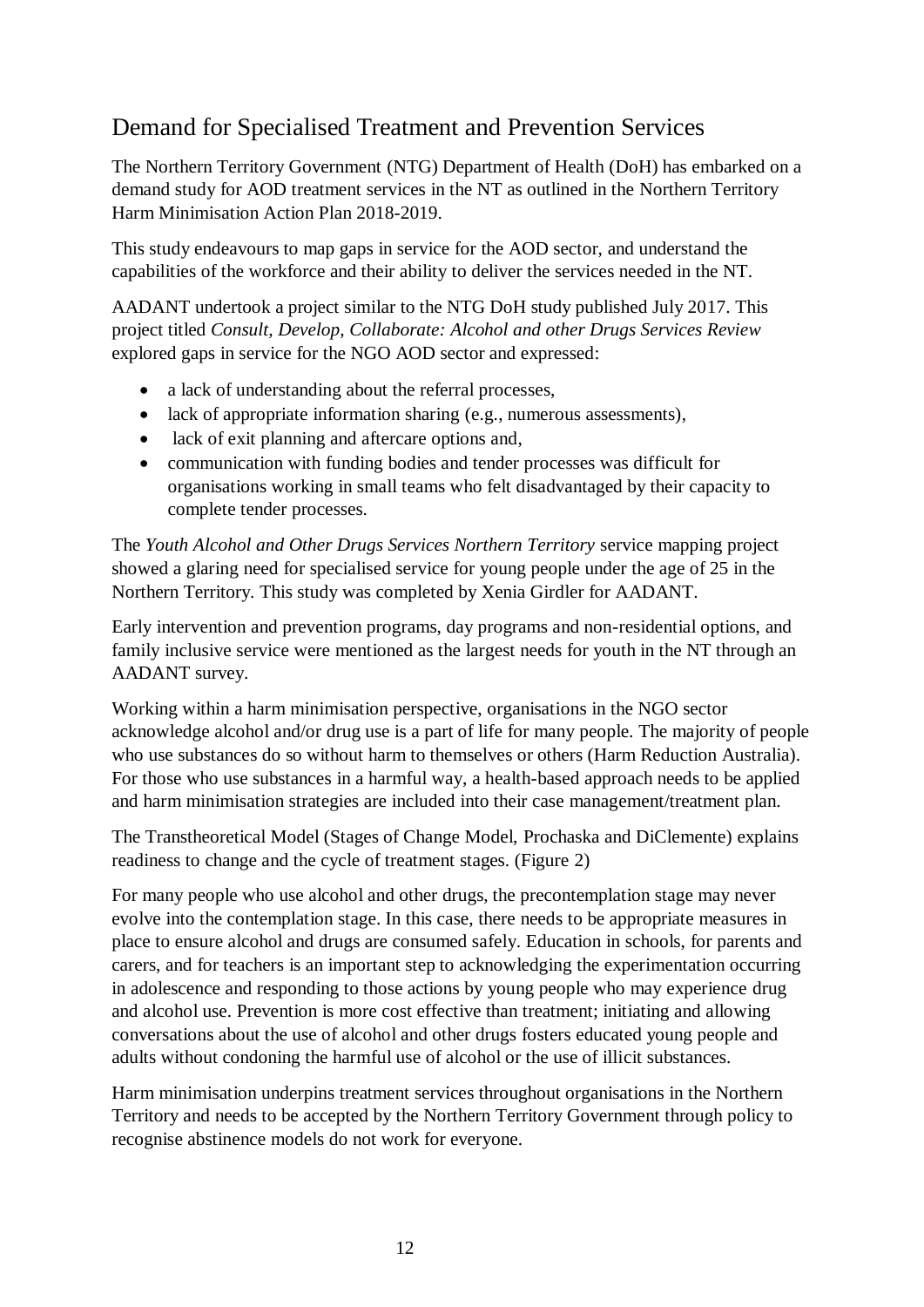

(Figure 2: The Transtheoretical Model (Stages of Change Model, Prochaska and DiClemente)

References:

"2.2 Schaeffer's Model." Department of Health | Discussion of the Four Key Health Issues, 2004, www.health.gov.au/internet/publications/publishing.nsf/Content/drugtreat-pubs-front9 wk-toc~drugtreat-pubs-front9-wk-secb~drugtreat-pubs-front9-wk-secb-2~drugtreat-pubsfront9-wk-secb-2-2.

"3.3 The Stages-of-Change Model." Australian Government Department of Health, 2004, www.health.gov.au/internet/publications/publishing.nsf/Content/drugtreat-pubs-front9-wktoc~drugtreat-pubs-front9-wk-secb~drugtreat-pubs-front9-wk-secb-3~drugtreat-pubs-front9 wk-secb-3-3.

"About North Richmond Community Health." North Richmond Community Health, 2017, nrch.com.au/about/.

Canada, Health. "Supervised Consumption Sites Explained." Canada.ca, Health Canada, 15 May 2018, www.canada.ca/en/health-canada/services/substance-abuse/supervisedconsumption-sites/explained.html.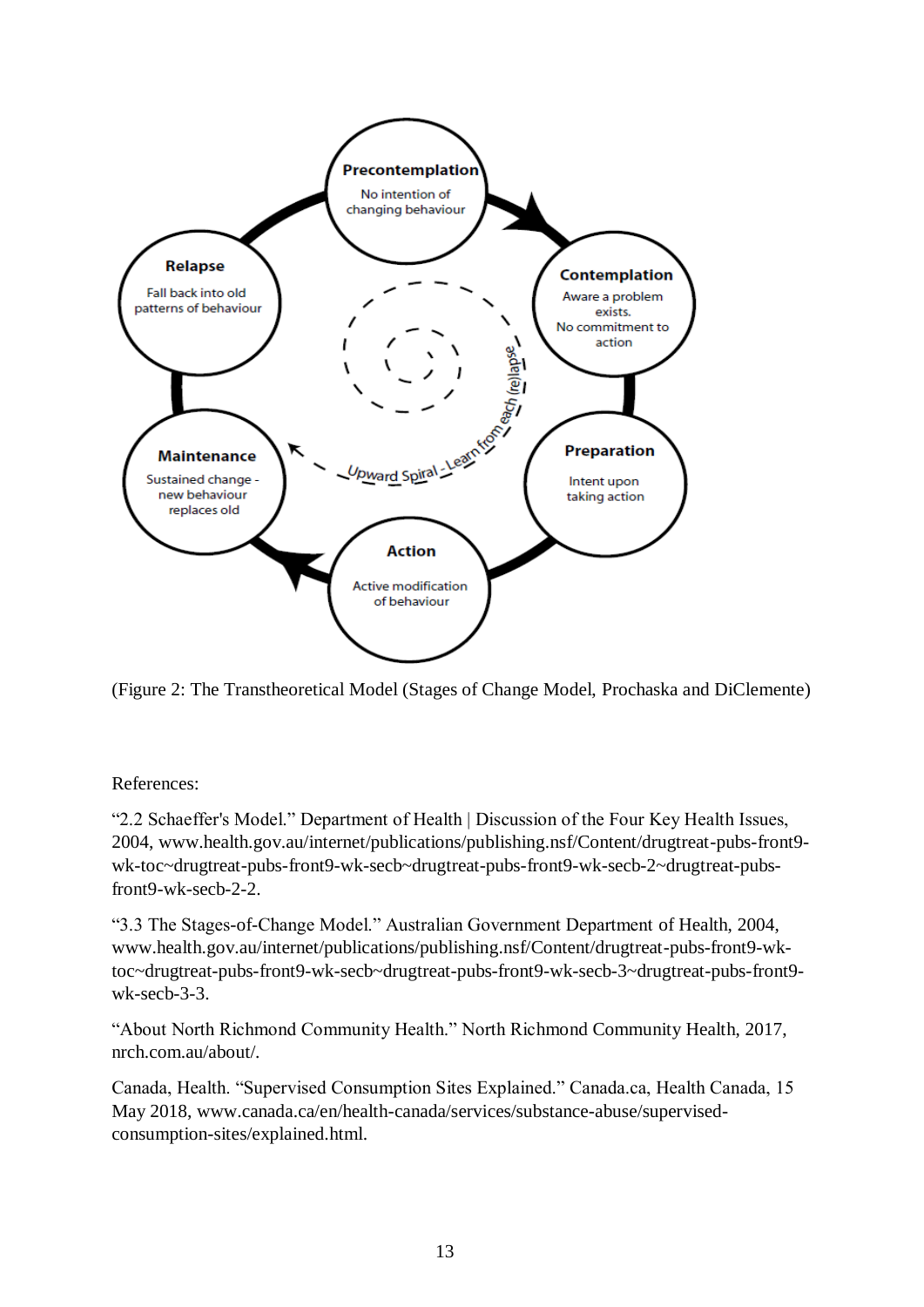Canada, Health. "Supervised Consumption Sites: Status of Applications." Canada.ca, Health Canada, 10 Aug. 2018, [www.canada.ca/en/health-canada/services/substance](http://www.canada.ca/en/health-canada/services/substance-abuse/supervised-consumption-sites/status-application.html)[abuse/supervised-consumption-sites/status-application.html.](http://www.canada.ca/en/health-canada/services/substance-abuse/supervised-consumption-sites/status-application.html)

Collins, Susan E., et al. "Where Harm Reduction Meets Housing First: Exploring Alcohol's Role in a Project-Based Housing First Setting." International Journal of Drug Policy, vol. 23, no. 2, 2012, pp. 111–119., doi:10.1016/j.drugpo.2011.07.010.

"Decriminalising Cannabis 'Not beyond Realms of Discussion': Gunner." Decriminalising Cannabis 'Not beyond Realms of Discussion': Gunner, The Australian, 21 May 2018, www.theaustralian.com.au/video/id-5348771529001-5787545566001/Decriminalisingcannabis--not-beyond-realms-of-discussion---Gunner.

Fishing Tourism. Tourism NT, Fishing Tourism, file://tropdomain1.tropicalcloud.local/AADANT-Profiles\$/katie.flynn/Downloads/fishingsegment-profile\_northern-territory-australia.pdf.

Gesley, Jenny. "Decriminalization of Narcotics: Netherlands." The Library of Congress, 1 July 2016, loc.gov/law/help/decriminalization-of-narcotics/netherlands.php.

Girdler, Xenia. Consult, Develop, Collaborate: Alcohol and Other Drugs Services Review . AADANT, 2017, Consult, Develop, Collaborate: Alcohol and Other Drugs Services Review .

Girdler, Xenia. Youth Alcohol and Other Drugs Services Northern Territory . AADANT, 2017, Youth Alcohol and Other Drugs Services Northern Territory .

"Harm Minimisation." NCETA - The National Centre for Education and Training on Addiction, nceta.flinders.edu.au/society/harm-minimisation/.

"Harm Reduction (NSP)." NTAHC, 5 Apr. 2018, [www.ntahc.org.au/programs/harm](http://www.ntahc.org.au/programs/harm-reduction-needle-and-syringe-program)[reduction-needle-and-syringe-program.](http://www.ntahc.org.au/programs/harm-reduction-needle-and-syringe-program)

Judd, Bridget, and Emilie Gramenz. "NT Government Set to Approve Industrial Hemp Industry." ABC News, Australian Broadcasting Corporation, 20 May 2018, [www.abc.net.au/news/2018-05-20/nt-government-industrial-hemp-medical](http://www.abc.net.au/news/2018-05-20/nt-government-industrial-hemp-medical-marijuana/9780638)[marijuana/9780638.](http://www.abc.net.au/news/2018-05-20/nt-government-industrial-hemp-medical-marijuana/9780638)

Larimer, Mary E. "Health Care and Public Service Use and Costs Before and After Provision of Housing for Chronically Homeless Persons With Severe Alcohol Problems." Jama, vol. 301, no. 13, 2009, p. 1349., doi:10.1001/jama.2009.414.

Murkin, George. Drug Decriminalisation in Portugal: Setting the Record Straight. United Nations Office on Drugs and Crime, 2014, Drug Decriminalisation in Portugal: Setting the Record Straight, www.unodc.org/documents/ungass2016/Contributions/Civil/Transform-Drug-Policy-Foundation/Drug-decriminalisation-in-Portugal.pdf.Noffs, Matt. "Tweet: Https://Twitter.com/Mattnoffs/Status/990699638926684160." 30 Apr. 2018.

Northern Territory Alcohol Harm Minimisation Action Plan 2018-2019. Northern Territory Government , 2018, Northern Territory Alcohol Harm Minimisation Action Plan 2018-2019, alcoholreform.nt.gov.au/\_\_data/assets/pdf\_file/0008/485315/AHMPlan\_2018.pdf.